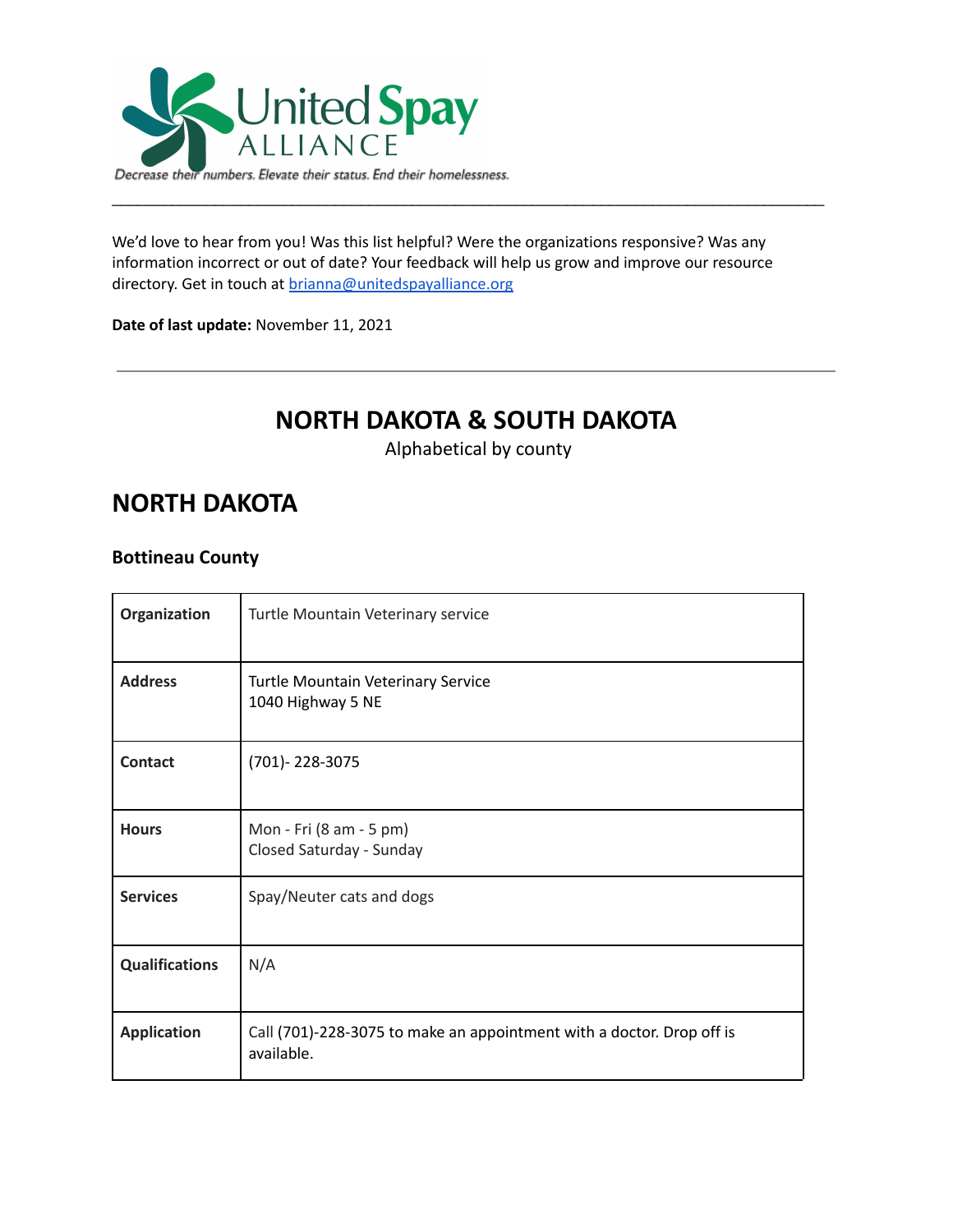| <b>Other</b> | In order for the pet to be operated on ALL vaccinations are required to be up |
|--------------|-------------------------------------------------------------------------------|
|              | to date. Full payment before the operation.                                   |

## **Burke County**

| Organization          | Northwest Veterinary Services                    |
|-----------------------|--------------------------------------------------|
| <b>Address</b>        | 211 Main St, Powers Lake, ND 58773               |
| <b>Contact</b>        | (701) 464-5121                                   |
| <b>Hours</b>          | 8am-5pm (Mon-Fri)<br>Closed Sat-Sun              |
| <b>Services</b>       | Offer spay and neuter services for cats and dogs |
| <b>Qualifications</b> | N/A                                              |
| <b>Application</b>    | N/A                                              |
| Other                 |                                                  |

#### **Cass County**

.

| Organization   | Minn-Kota PAAWS                                                 |
|----------------|-----------------------------------------------------------------|
| <b>Address</b> | 2125 1st Avenue South, Fargo, North Dakota 58103, United States |
| Contact        | 701-356-0523, contact@minnkotapaaws.org                         |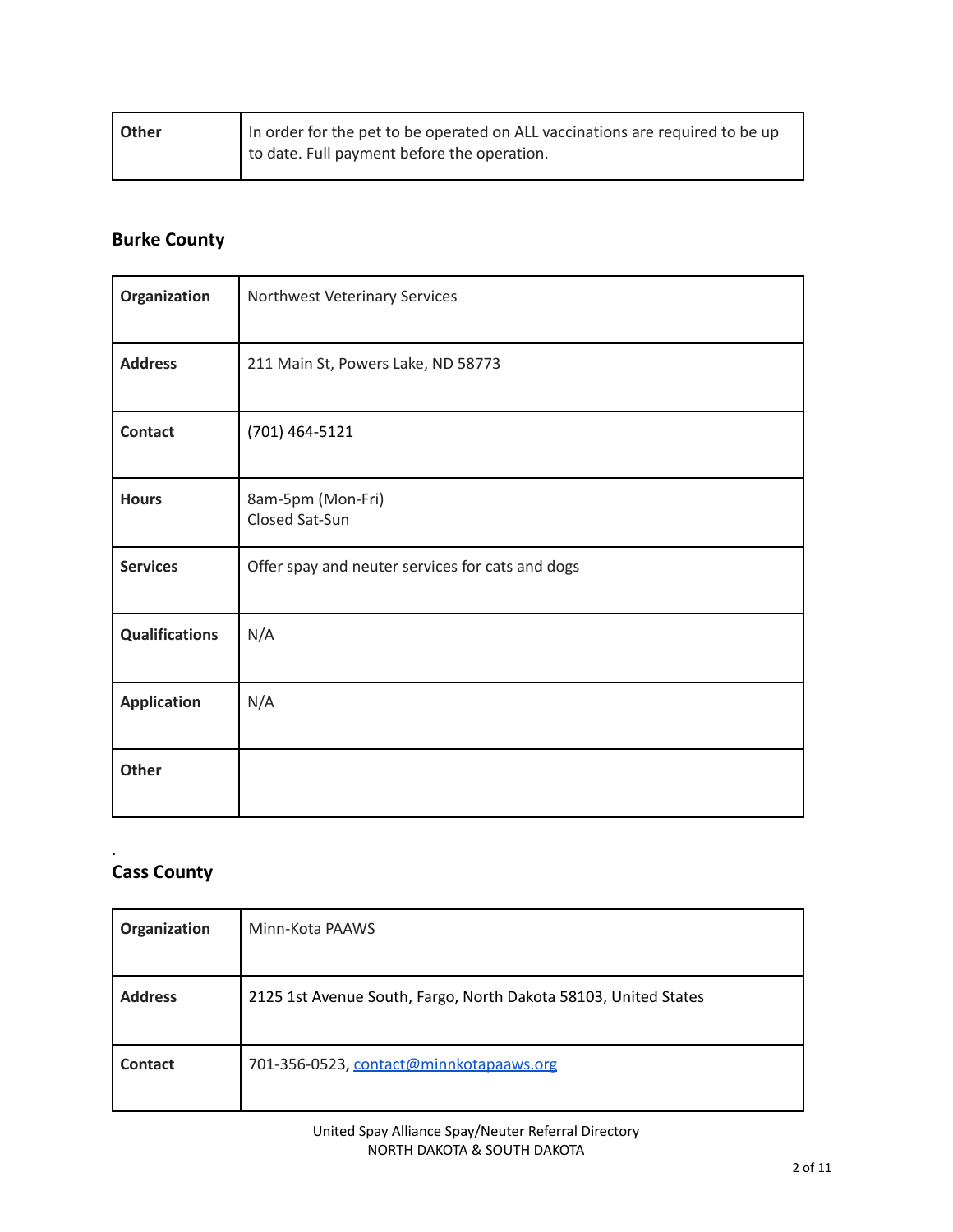| <b>Hours</b>          | Monday: 7:30 am - 5pm<br>Tuesday: 7:30 am - 5pm<br>Wednesday: 7:30 am - 5pm<br>Thursday: 7:30 am - 4pm<br>Friday: By Appointment Only<br>Saturday & Sunday: Closed                                                                                                                                          |
|-----------------------|-------------------------------------------------------------------------------------------------------------------------------------------------------------------------------------------------------------------------------------------------------------------------------------------------------------|
| <b>Services</b>       | Low cost spay/Neuter cats and dogs                                                                                                                                                                                                                                                                          |
| <b>Qualifications</b> | Clients must participate in a needs-based public assistance program (listed on<br>website), earn less than \$23,760 as an individual or \$48,600 as a family in the<br>past year, are the caretaker of feral or free-roaming cats, or live in the [Pets of<br>Life] program target area (call for details). |
| <b>Application</b>    | Check eligibility requirements and call 701-356-0523 to make an appointment.                                                                                                                                                                                                                                |
| <b>Other</b>          | Cash, credit, debit, and Scratchpay are accepted for payment.                                                                                                                                                                                                                                               |

#### **Morton County**

| Organization          | Central Dakota Humane Society (voucher)                                                                                                                             |
|-----------------------|---------------------------------------------------------------------------------------------------------------------------------------------------------------------|
| <b>Address</b>        | 2125 1st Avenue South, Fargo, North Dakota 58103, United States                                                                                                     |
| Contact               | 701-356-0523, contact@minnkotapaaws.org                                                                                                                             |
| <b>Hours</b>          | Monday: 7:30 am - 5pm<br>Tuesday: 7:30 am - 5pm<br>Wednesday: 7:30 am - 5pm<br>Thursday: 7:30 am - 4pm<br>Friday: By Appointment Only<br>Saturday & Sunday: Closed  |
| <b>Services</b>       | Low cost spay/Neuter cats and dogs                                                                                                                                  |
| <b>Qualifications</b> | Clients must participate in a needs-based public assistance program (listed on<br>website), earn less than \$23,760 as an individual or \$48,600 as a family in the |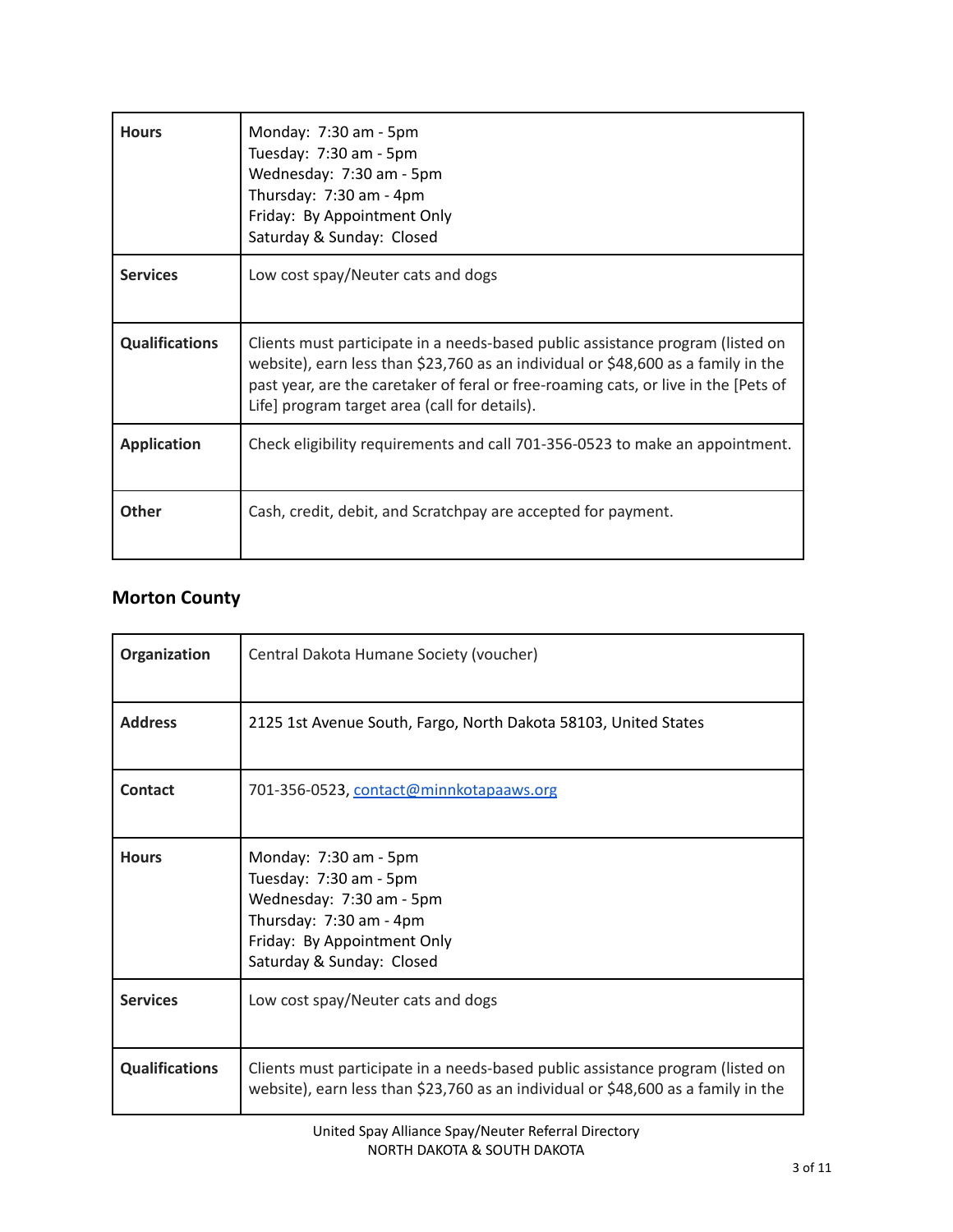|                    | past year, are the caretaker of feral or free-roaming cats, or live in the [Pets of<br>Life] program target area (call for details). |
|--------------------|--------------------------------------------------------------------------------------------------------------------------------------|
| <b>Application</b> | Check eligibility requirements and call 701-356-0523 to make an appointment.                                                         |
| <b>Other</b>       | Cash, credit, debit, and Scratchpay are accepted for payment.                                                                        |

## **SOUTH DAKOTA**

#### **Brown County**

| Organization          | Pet Rescue League (PRL) Low-Cost Spay and Neuter Program (voucher program<br>in conjunction with Animal Care Clinic)                                                                                                                                                                                                                                       |
|-----------------------|------------------------------------------------------------------------------------------------------------------------------------------------------------------------------------------------------------------------------------------------------------------------------------------------------------------------------------------------------------|
| <b>Address</b>        | Animal Care Clinic (participating vet): 704 S Melgaard Rd, Aberdeen, SD 57401                                                                                                                                                                                                                                                                              |
| <b>Contact</b>        | Program: browncoprl@gmail.com<br>https://www.browncountypetrescueleague.org/spay-neuter<br>Animal Care Clinic: 605-229-1691,<br>https://www.animalcareclinicsd.com/contact                                                                                                                                                                                 |
| <b>Hours</b>          | Monday: $8:00am - 5:30pm$<br>Tuesday: 8:00am - 5:30pm<br>Wednesday: 8:00am - 5:30pm<br>Thursday: $8:00am - 5:30pm$<br>Friday: $8:00$ am $-5:30$ pm<br>Saturday: 8:00am - 12:00pm*<br>(*8/21, 9/11, 10/16, 11/20, 12/11)<br>Sunday: Closed                                                                                                                  |
| <b>Services</b>       | Provides low cost spay/neuter through a voucher accepted by Animal Care<br>Clinic                                                                                                                                                                                                                                                                          |
| <b>Qualifications</b> | (one of these required) Proof of unemployment, SNAP or TANF, or<br>disability, WIC, Section 8, Social Security benefit card, EBT card, and/or an<br>income status of under \$12,600 for an individual, \$16,460 two person<br>household, \$24,020 three person household, and \$24,600 four person<br>household, and \$28,780 for a five person household. |

United Spay Alliance Spay/Neuter Referral Directory NORTH DAKOTA & SOUTH DAKOTA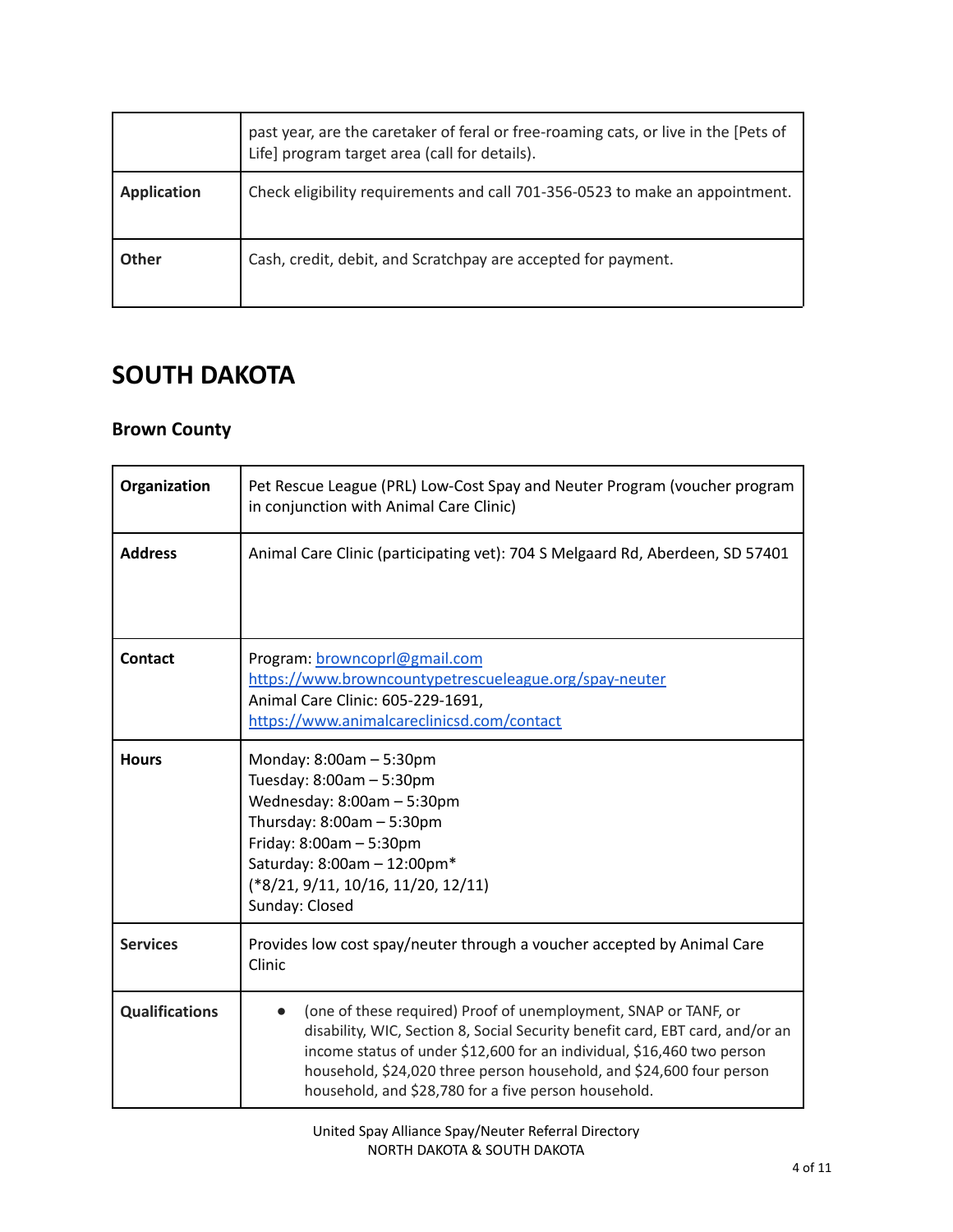|                    | Two recent (within 90 days) pay stubs will be required if using income<br>status.<br>Special consideration will be given to those who are disabled, elderly, and<br>veterans (those on fixed incomes).<br>A valid driver license or some form of picture ID required<br>Payment will be required at the time of PRL's home visit.<br>$\bullet$<br>Animals must have vaccines (rabies at minimum; must be done 2 weeks<br>prior)                                                                                                                                                                                                |
|--------------------|--------------------------------------------------------------------------------------------------------------------------------------------------------------------------------------------------------------------------------------------------------------------------------------------------------------------------------------------------------------------------------------------------------------------------------------------------------------------------------------------------------------------------------------------------------------------------------------------------------------------------------|
| <b>Application</b> | The client must complete an application online at<br>https://www.browncountypetrescueleague.org/spay-neuter. A home visit will<br>then be scheduled to obtain the required info (contact PRL through email if in<br>need of an appointment).                                                                                                                                                                                                                                                                                                                                                                                   |
| <b>Other</b>       | Appointment at Animal Care Clinic must be scheduled within 2 weeks<br>of the home visit following approval (the surgery does not need to be<br>within two weeks, but the appointment must be made in this<br>timeframe)<br>Arrangements will be made for drop off/pick up of the pet if the<br>owner is found to be unable to transport their pet(s).<br>More info: program is provided as long as funding is available, one household<br>is allowed ONE PET to be spayed/neutered using this program, payment is<br>nonrefundable, the only approved vet clinic for this program is ANIMAL CARE<br><b>CLINIC (BY WALMART)</b> |

## **Butte County**

| Organization   | South Dakota West River Spay/Neuter Coalition (clinic and voucher program)                                                                                                                                                                                                                          |
|----------------|-----------------------------------------------------------------------------------------------------------------------------------------------------------------------------------------------------------------------------------------------------------------------------------------------------|
| <b>Address</b> | Several clinic locations and participating vet locations for vouchers are<br>provided throughout Pennington County, Meade County, Custer County,<br>Campbell County, Butte County, and Lawrence County (check website<br>http://spayneutercoalition.com for more information; locations may change) |
| Contact        | 605-593-5550<br>dnnwatson52@gmail.com                                                                                                                                                                                                                                                               |
| <b>Hours</b>   | Dates of upcoming clinics are listed on their website.<br>For the voucher program, the client must choose a participating vet and visit<br>their website (listed on http://spayneutercoalition.com) to find their hours and<br>schedule an appointment.                                             |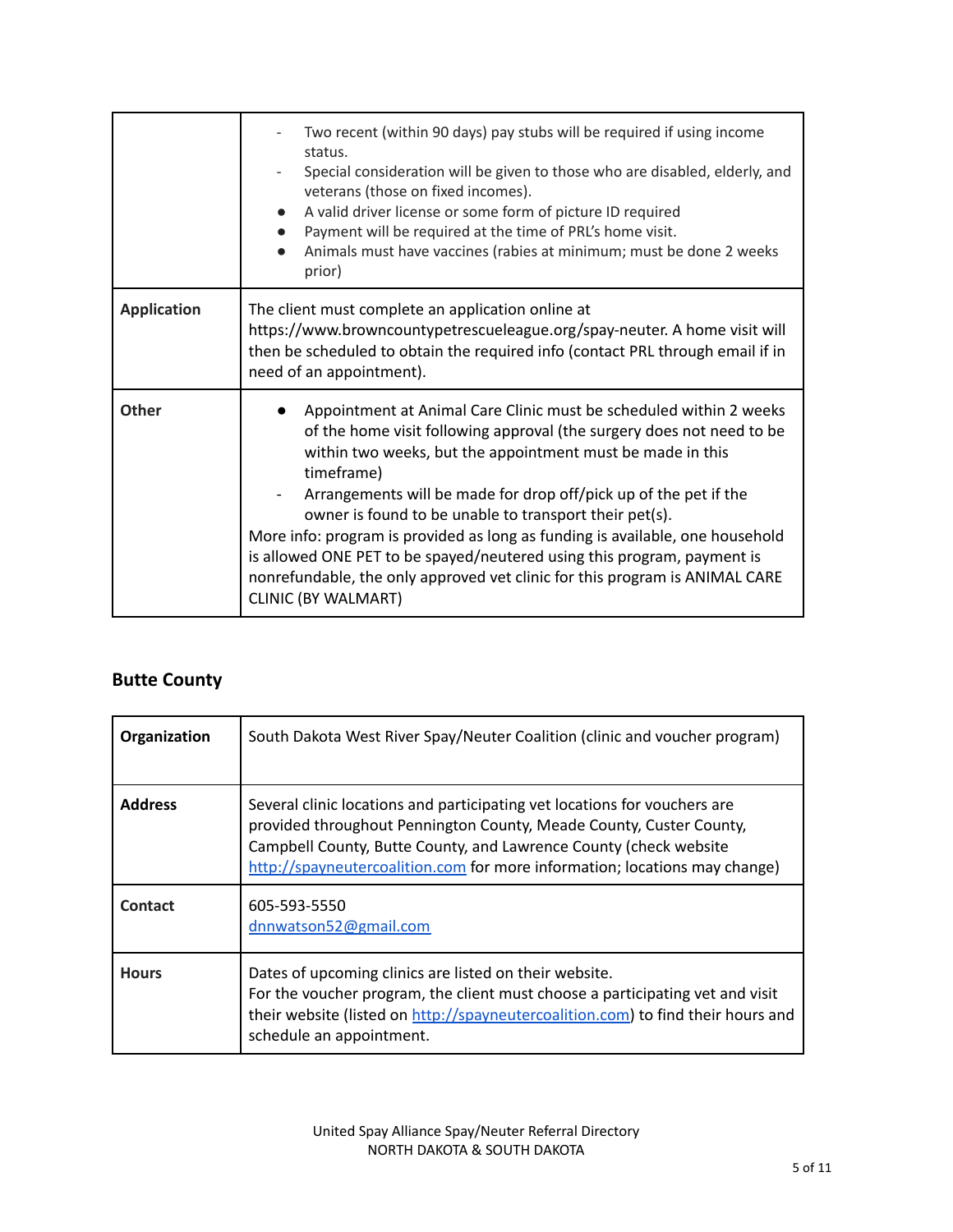| <b>Services</b>       | Low cost spay/neuter cats and dogs (mainly cats mentioned on website, check<br>with volunteer or vet to ensure dogs are accepted; clinics may have<br>restrictions)                                                                                                                                                                                                                                                                                                                                                                                              |
|-----------------------|------------------------------------------------------------------------------------------------------------------------------------------------------------------------------------------------------------------------------------------------------------------------------------------------------------------------------------------------------------------------------------------------------------------------------------------------------------------------------------------------------------------------------------------------------------------|
| <b>Qualifications</b> | must be a feral guardian or low income client<br>Clinics may have restrictions, such as feral cats only (more info on the spay<br>neuter coalition website)                                                                                                                                                                                                                                                                                                                                                                                                      |
| <b>Application</b>    | Clients can either pre-register their animal on their website,<br>spayneutercoalition.com, or call a volunteer at 605-593-5550 to schedule<br>them for an upcoming clinic<br>Vouchers are occasionally issued to cat guardians who, for a valid reason such<br>as health or transportation issues, or are dealing with feral cats, cannot attend<br>the clinics. In this case, clients can either pre-register on their website for a<br>voucher, similar to pre-registering for an upcoming clinic, or call 605-593-5550<br>to leave a message for a volunteer. |
| Other                 | In addition to the low cost, funding may be available. Locations and dates are<br>on their website (http://spayneutercoalition.com) for the upcoming clinics, as<br>well as a list of participating vets who will accept the voucher. Client must call<br>a participating vet to schedule an appointment once they receive the voucher.                                                                                                                                                                                                                          |

## **Campbell County**

| Organization    | South Dakota West River Spay/Neuter Coalition (clinic and voucher program)                                                                                                                                                                                                                          |
|-----------------|-----------------------------------------------------------------------------------------------------------------------------------------------------------------------------------------------------------------------------------------------------------------------------------------------------|
| <b>Address</b>  | Several clinic locations and participating vet locations for vouchers are<br>provided throughout Pennington County, Meade County, Custer County,<br>Campbell County, Butte County, and Lawrence County (check website<br>http://spayneutercoalition.com for more information; locations may change) |
| Contact         | 605-593-5550<br>dnnwatson52@gmail.com                                                                                                                                                                                                                                                               |
| <b>Hours</b>    | Dates of upcoming clinics are listed on their website.<br>For the voucher program, the client must choose a participating vet and visit<br>their website (listed on http://spayneutercoalition.com) to find their hours and<br>schedule an appointment.                                             |
| <b>Services</b> | Low cost spay/neuter cats and dogs (mainly cats mentioned on website, check<br>with volunteer or vet to ensure dogs are accepted; clinics may have<br>restrictions)                                                                                                                                 |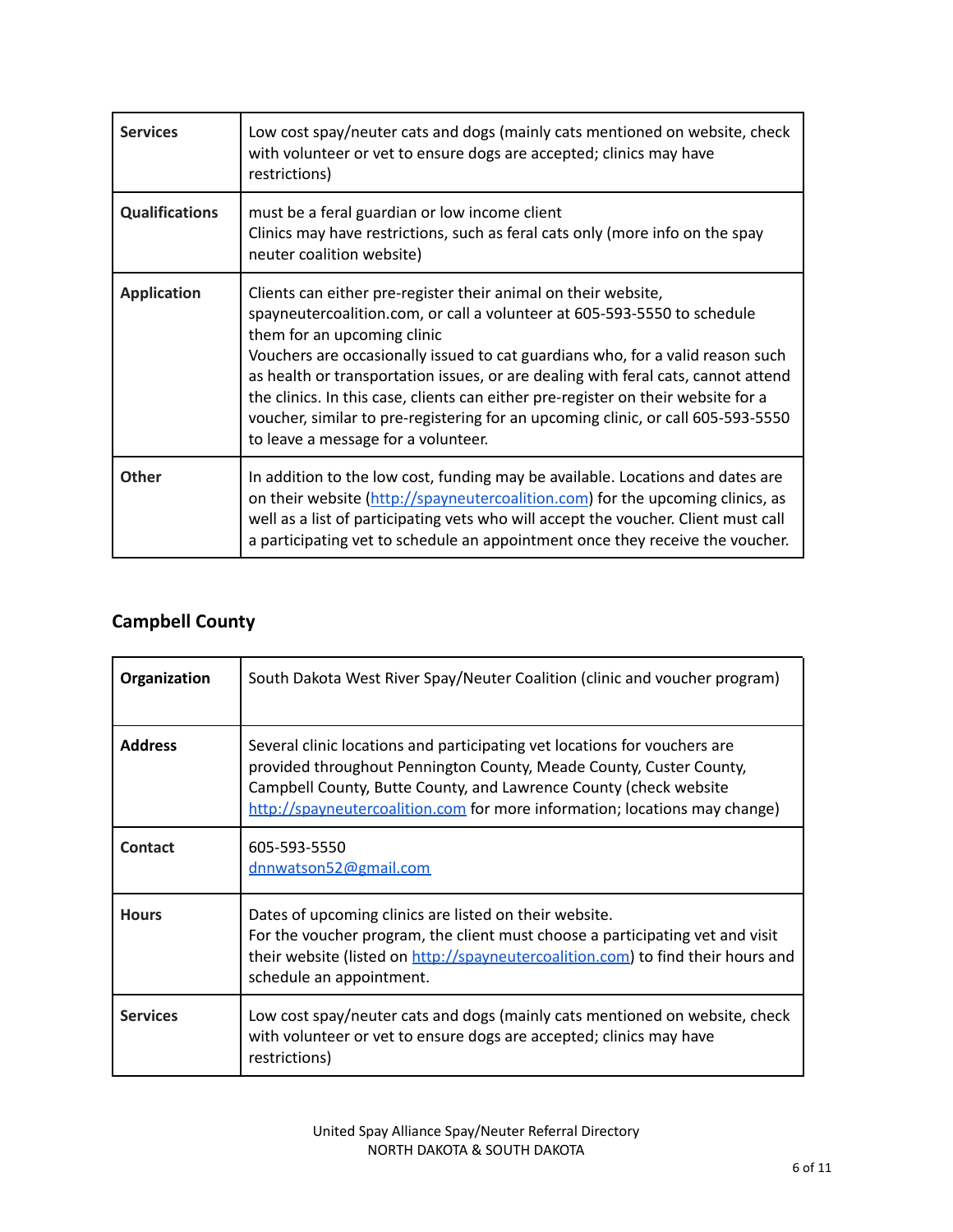| <b>Qualifications</b> | must be a feral guardian or low income client<br>Clinics may have restrictions, such as feral cats only (more info on the spay<br>neuter coalition website)                                                                                                                                                                                                                                                                                                                                                                                                      |
|-----------------------|------------------------------------------------------------------------------------------------------------------------------------------------------------------------------------------------------------------------------------------------------------------------------------------------------------------------------------------------------------------------------------------------------------------------------------------------------------------------------------------------------------------------------------------------------------------|
| <b>Application</b>    | Clients can either pre-register their animal on their website,<br>spayneutercoalition.com, or call a volunteer at 605-593-5550 to schedule<br>them for an upcoming clinic<br>Vouchers are occasionally issued to cat guardians who, for a valid reason such<br>as health or transportation issues, or are dealing with feral cats, cannot attend<br>the clinics. In this case, clients can either pre-register on their website for a<br>voucher, similar to pre-registering for an upcoming clinic, or call 605-593-5550<br>to leave a message for a volunteer. |
| <b>Other</b>          | In addition to the low cost, funding may be available. Locations and dates are<br>on their website (http://spayneutercoalition.com) for the upcoming clinics, as<br>well as a list of participating vets who will accept the voucher. Client must call<br>a participating vet to schedule an appointment once they receive the voucher.                                                                                                                                                                                                                          |

## **Custer County**

| Organization          | South Dakota West River Spay/Neuter Coalition (clinic and voucher program)                                                                                                                                                                                                                          |
|-----------------------|-----------------------------------------------------------------------------------------------------------------------------------------------------------------------------------------------------------------------------------------------------------------------------------------------------|
| <b>Address</b>        | Several clinic locations and participating vet locations for vouchers are<br>provided throughout Pennington County, Meade County, Custer County,<br>Campbell County, Butte County, and Lawrence County (check website<br>http://spayneutercoalition.com for more information; locations may change) |
| Contact               | 605-593-5550<br>dnnwatson52@gmail.com                                                                                                                                                                                                                                                               |
| <b>Hours</b>          | Dates of upcoming clinics are listed on their website.<br>For the voucher program, the client must choose a participating vet and visit<br>their website (listed on http://spayneutercoalition.com) to find their hours and<br>schedule an appointment.                                             |
| <b>Services</b>       | Low cost spay/neuter cats and dogs (mainly cats mentioned on website, check<br>with volunteer or vet to ensure dogs are accepted; clinics may have<br>restrictions)                                                                                                                                 |
| <b>Qualifications</b> | must be a feral guardian or low income client<br>Clinics may have restrictions, such as feral cats only (more info on the spay<br>neuter coalition website)                                                                                                                                         |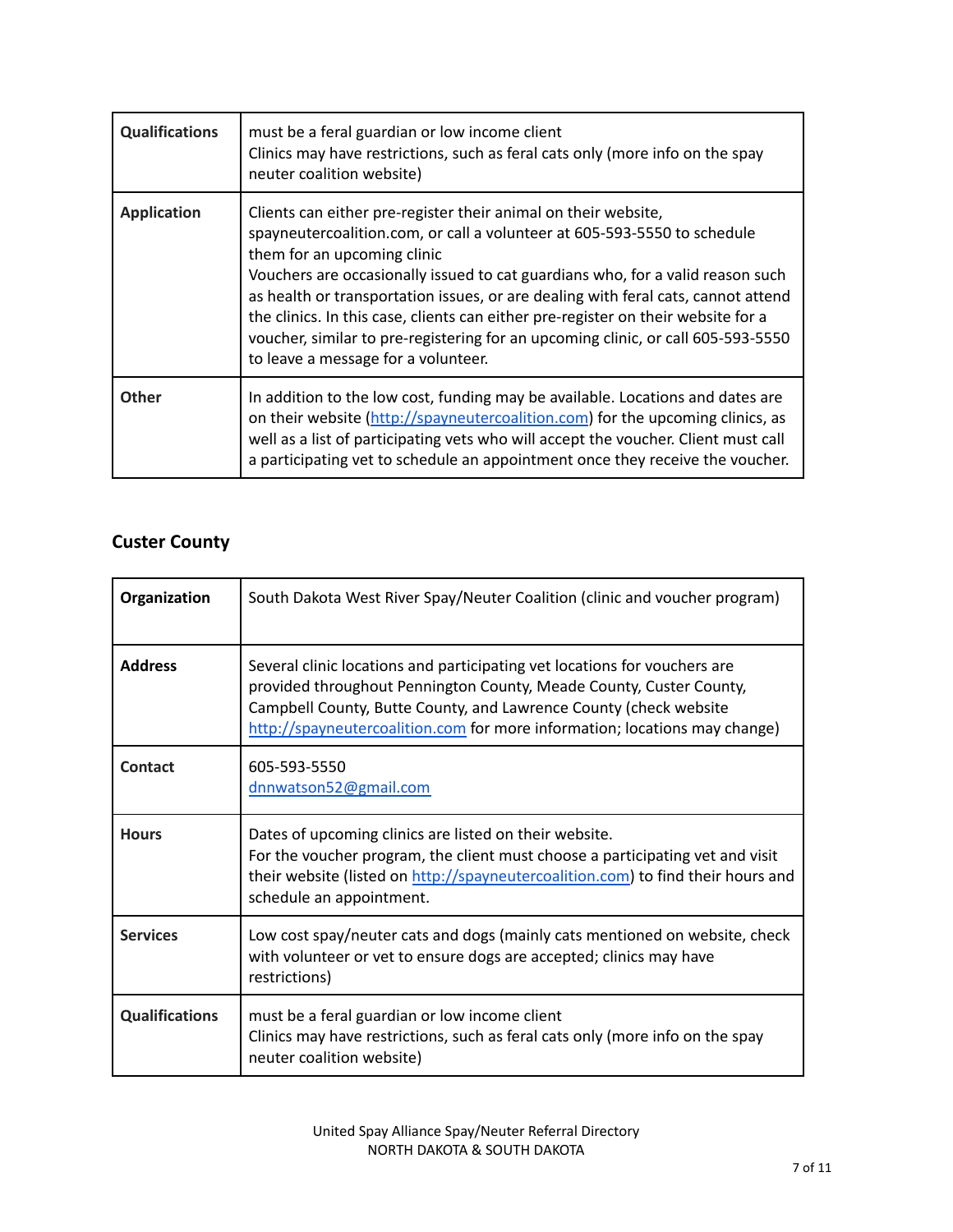| <b>Application</b> | Clients can either pre-register their animal on their website,<br>spayneutercoalition.com, or call a volunteer at 605-593-5550 to schedule<br>them for an upcoming clinic<br>Vouchers are occasionally issued to cat guardians who, for a valid reason such<br>as health or transportation issues, or are dealing with feral cats, cannot attend<br>the clinics. In this case, clients can either pre-register on their website for a<br>voucher, similar to pre-registering for an upcoming clinic, or call 605-593-5550<br>to leave a message for a volunteer. |
|--------------------|------------------------------------------------------------------------------------------------------------------------------------------------------------------------------------------------------------------------------------------------------------------------------------------------------------------------------------------------------------------------------------------------------------------------------------------------------------------------------------------------------------------------------------------------------------------|
| Other              | In addition to the low cost, funding may be available. Locations and dates are<br>on their website (http://spayneutercoalition.com) for the upcoming clinics, as<br>well as a list of participating vets who will accept the voucher. Client must call<br>a participating vet to schedule an appointment once they receive the voucher.                                                                                                                                                                                                                          |

#### **Lawrence County**

| Organization          | South Dakota West River Spay/Neuter Coalition (clinic and voucher program)                                                                                                                                                                                                                                                                       |
|-----------------------|--------------------------------------------------------------------------------------------------------------------------------------------------------------------------------------------------------------------------------------------------------------------------------------------------------------------------------------------------|
| <b>Address</b>        | Several clinic locations and participating vet locations for vouchers are<br>provided throughout Pennington County, Meade County, Custer County,<br>Campbell County, Butte County, and Lawrence County (check website<br>http://spayneutercoalition.com for more information; locations may change)                                              |
| Contact               | 605-593-5550<br>dnnwatson52@gmail.com                                                                                                                                                                                                                                                                                                            |
| <b>Hours</b>          | Dates of upcoming clinics are listed on their website.<br>For the voucher program, the client must choose a participating vet and visit<br>their website (listed on http://spayneutercoalition.com) to find their hours and<br>schedule an appointment.                                                                                          |
| <b>Services</b>       | Low cost spay/neuter cats and dogs (mainly cats mentioned on website, check<br>with volunteer or vet to ensure dogs are accepted; clinics may have<br>restrictions)                                                                                                                                                                              |
| <b>Qualifications</b> | must be a feral guardian or low income client<br>Clinics may have restrictions, such as feral cats only (more info on the spay<br>neuter coalition website)                                                                                                                                                                                      |
| <b>Application</b>    | Clients can either pre-register their animal on their website,<br>spayneutercoalition.com, or call a volunteer at 605-593-5550 to schedule<br>them for an upcoming clinic<br>Vouchers are occasionally issued to cat guardians who, for a valid reason such<br>as health or transportation issues, or are dealing with feral cats, cannot attend |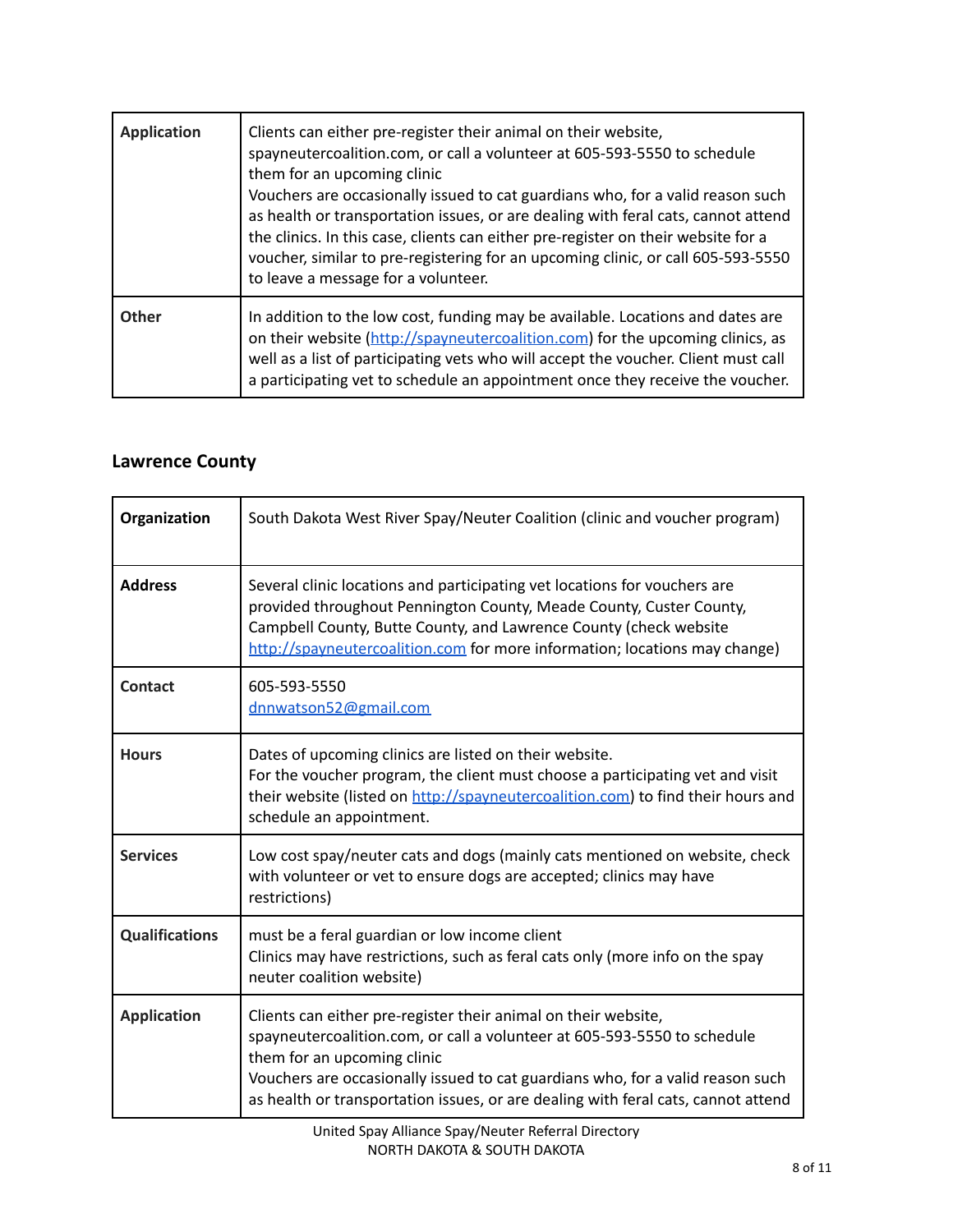|       | the clinics. In this case, clients can either pre-register on their website for a<br>voucher, similar to pre-registering for an upcoming clinic, or call 605-593-5550<br>to leave a message for a volunteer.                                                                                                                            |
|-------|-----------------------------------------------------------------------------------------------------------------------------------------------------------------------------------------------------------------------------------------------------------------------------------------------------------------------------------------|
| Other | In addition to the low cost, funding may be available. Locations and dates are<br>on their website (http://spayneutercoalition.com) for the upcoming clinics, as<br>well as a list of participating vets who will accept the voucher. Client must call<br>a participating vet to schedule an appointment once they receive the voucher. |

## **Meade County**

| Organization          | South Dakota West River Spay/Neuter Coalition (clinic and voucher program)                                                                                                                                                                                                                                                                                                                                                                                                                                                                                       |
|-----------------------|------------------------------------------------------------------------------------------------------------------------------------------------------------------------------------------------------------------------------------------------------------------------------------------------------------------------------------------------------------------------------------------------------------------------------------------------------------------------------------------------------------------------------------------------------------------|
| <b>Address</b>        | Several clinic locations and participating vet locations for vouchers are<br>provided throughout Pennington County, Meade County, Custer County,<br>Campbell County, Butte County, and Lawrence County (check website<br>http://spayneutercoalition.com for more information; locations may change)                                                                                                                                                                                                                                                              |
| <b>Contact</b>        | 605-593-5550<br>dnnwatson52@gmail.com                                                                                                                                                                                                                                                                                                                                                                                                                                                                                                                            |
| <b>Hours</b>          | Dates of upcoming clinics are listed on their website.<br>For the voucher program, the client must choose a participating vet and visit<br>their website (listed on http://spayneutercoalition.com) to find their hours and<br>schedule an appointment.                                                                                                                                                                                                                                                                                                          |
| <b>Services</b>       | Low cost spay/neuter cats and dogs (mainly cats mentioned on website, check<br>with volunteer or vet to ensure dogs are accepted; clinics may have<br>restrictions)                                                                                                                                                                                                                                                                                                                                                                                              |
| <b>Qualifications</b> | must be a feral guardian or low income client<br>Clinics may have restrictions, such as feral cats only (more info on the spay<br>neuter coalition website)                                                                                                                                                                                                                                                                                                                                                                                                      |
| <b>Application</b>    | Clients can either pre-register their animal on their website,<br>spayneutercoalition.com, or call a volunteer at 605-593-5550 to schedule<br>them for an upcoming clinic<br>Vouchers are occasionally issued to cat guardians who, for a valid reason such<br>as health or transportation issues, or are dealing with feral cats, cannot attend<br>the clinics. In this case, clients can either pre-register on their website for a<br>voucher, similar to pre-registering for an upcoming clinic, or call 605-593-5550<br>to leave a message for a volunteer. |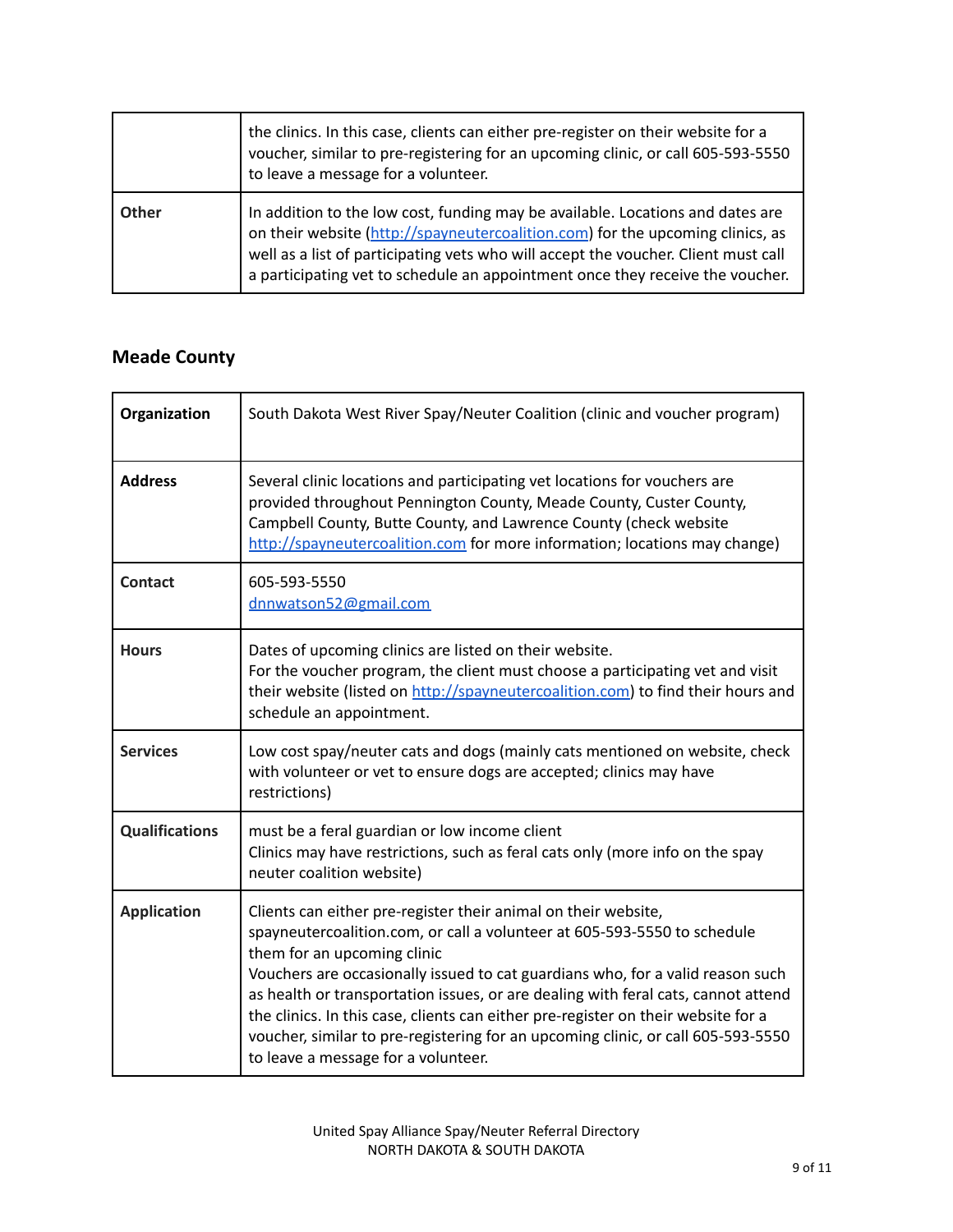| Other | In addition to the low cost, funding may be available. Locations and dates are               |
|-------|----------------------------------------------------------------------------------------------|
|       | on their website (http://spayneutercoalition.com) for the upcoming clinics, as               |
|       | $\alpha$ well as a list of participating vets who will accept the voucher. Client must call  |
|       | $\overline{a}$ a participating vet to schedule an appointment once they receive the voucher. |

## **Pennington County**

| Organization          | Operation Pets, Inc.                                                                                                                                                                                                                                                                                                                                                     |
|-----------------------|--------------------------------------------------------------------------------------------------------------------------------------------------------------------------------------------------------------------------------------------------------------------------------------------------------------------------------------------------------------------------|
| <b>Address</b>        | 2380 Deadwood Ave. N. Unit 2340-K, Rapid City, South Dakota, USA 57702<br>(map and instructions on their website)                                                                                                                                                                                                                                                        |
| <b>Contact</b>        | 605-858-2871<br>contact@operationpetsinc.org                                                                                                                                                                                                                                                                                                                             |
| <b>Hours</b>          | Clinics are held every other week by appointment only                                                                                                                                                                                                                                                                                                                    |
| <b>Services</b>       | Low cost spay/Neuter cats and dogs                                                                                                                                                                                                                                                                                                                                       |
| <b>Qualifications</b> | Must have proof of public assistance such as welfare, Medicaid, Medicare,<br>Supplemental Security Income (SSI), disability, food stamps, Temporary<br>Assistance for Needy Families (TANF) or public housing qualify for heavily<br>discounted spay/neuter services. Hardship cases are accepted on a case by<br>case basis to be determined by the Board of Directors. |
| <b>Application</b>    | Clients must fill out an online application online from their website<br>(http://www.operationpetsinc.org). They will be contacted by the staff to<br>schedule the spay/neuter appointment after doing so.                                                                                                                                                               |
| <b>Other</b>          | Cost varies (look at website for more info). At this time, they are accepting<br>only credit or debit, no cash.                                                                                                                                                                                                                                                          |

| Organization   | South Dakota West River Spay/Neuter Coalition (clinic and voucher program)                                                                       |
|----------------|--------------------------------------------------------------------------------------------------------------------------------------------------|
| <b>Address</b> | Several clinic locations and participating vet locations for vouchers are<br>provided throughout Pennington County, Meade County, Custer County, |